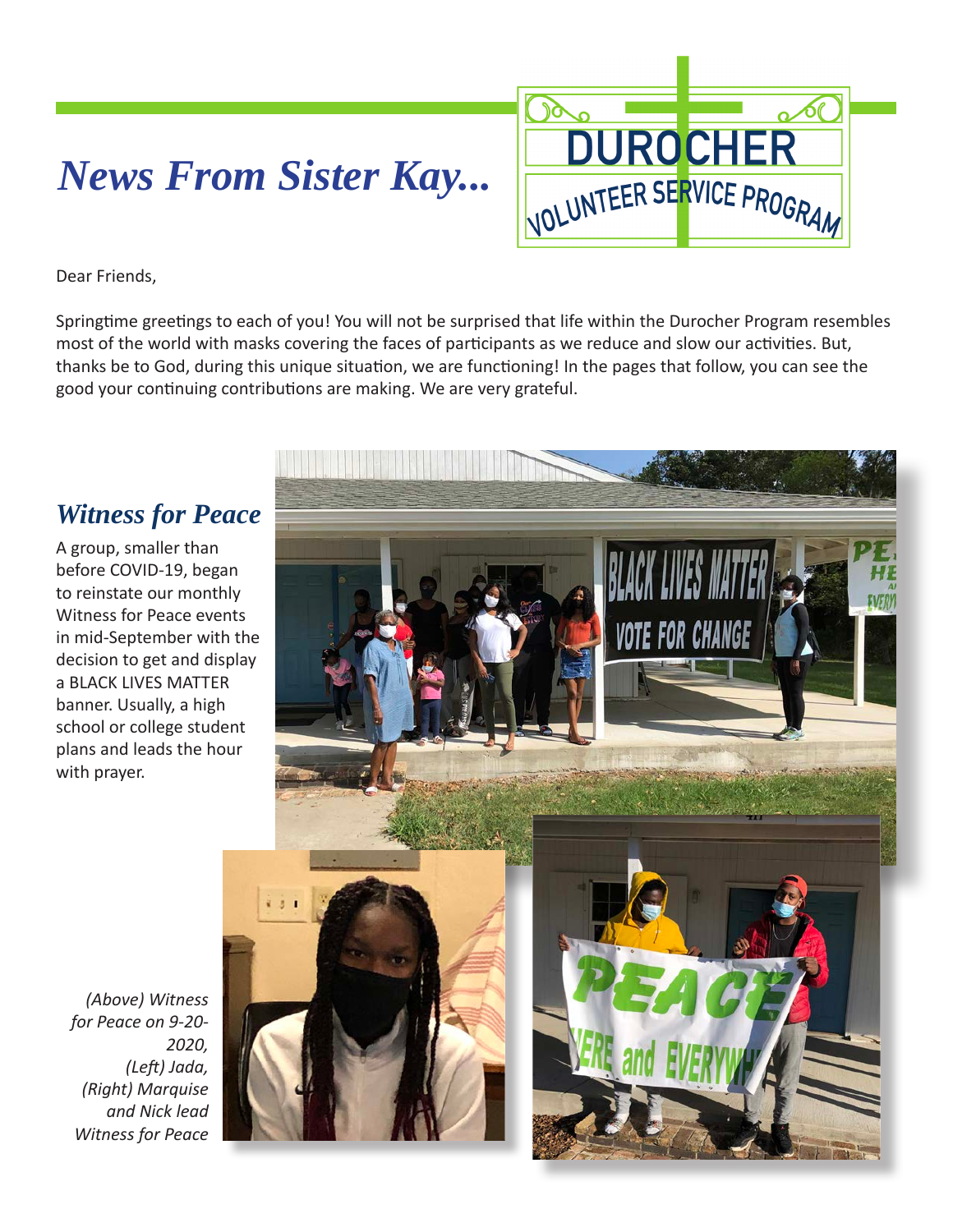## *Scholarships*

Within the past ten years, nearly seventy students have been provided with varying amounts of scholarship help. All scholarship recipients were/ are involved in Durocher Program activities with strong emphasis on education and giving back to the community. Seventeen of these have attained a BA and several have MA degrees. Many have AA certificates or have attended classes. Currently twenty-one are attending college or university.

# *Spring Break Volunteers*

For the second year, college and high school student volunteers will not be able to help us in the great need for house repairs. Regrets are abundant! However, alternate plans are in the works to provide service.

#### *Kimberly Egoavil (pictured) is student at the Academy of the Holy Names in Tampa.*

She interviewed me and she said "I wanted to thank you for your time and for the great words you gave me, and well, the rest of our school. I enjoyed talking to you very much and you gave me a lot of food for thought with your advice. I want to say again, what an honor it was to meet you and I hope to see you in Jonestown soon. Even though COVID has affected the mission trips I'm so glad that our school has been finding ways to reach out through zoom, sending things via mail, livestreams and videos. We're also going to be listening to a lot of speakers and finding ways to help others despite of the circumstances."





### *Volunteer Activities*

We were able to continue the tradition of taking Thanksgiving dinners to some Jonestown Senior Citizens and others living alone. Due to safety concerns, our generous young volunteers were three in number rather than the usual eight or nine.

*Thanksgiving delivery: Preparing and distributing Christmas gifts for the children was the task of another small but diligent contingent of helpers.*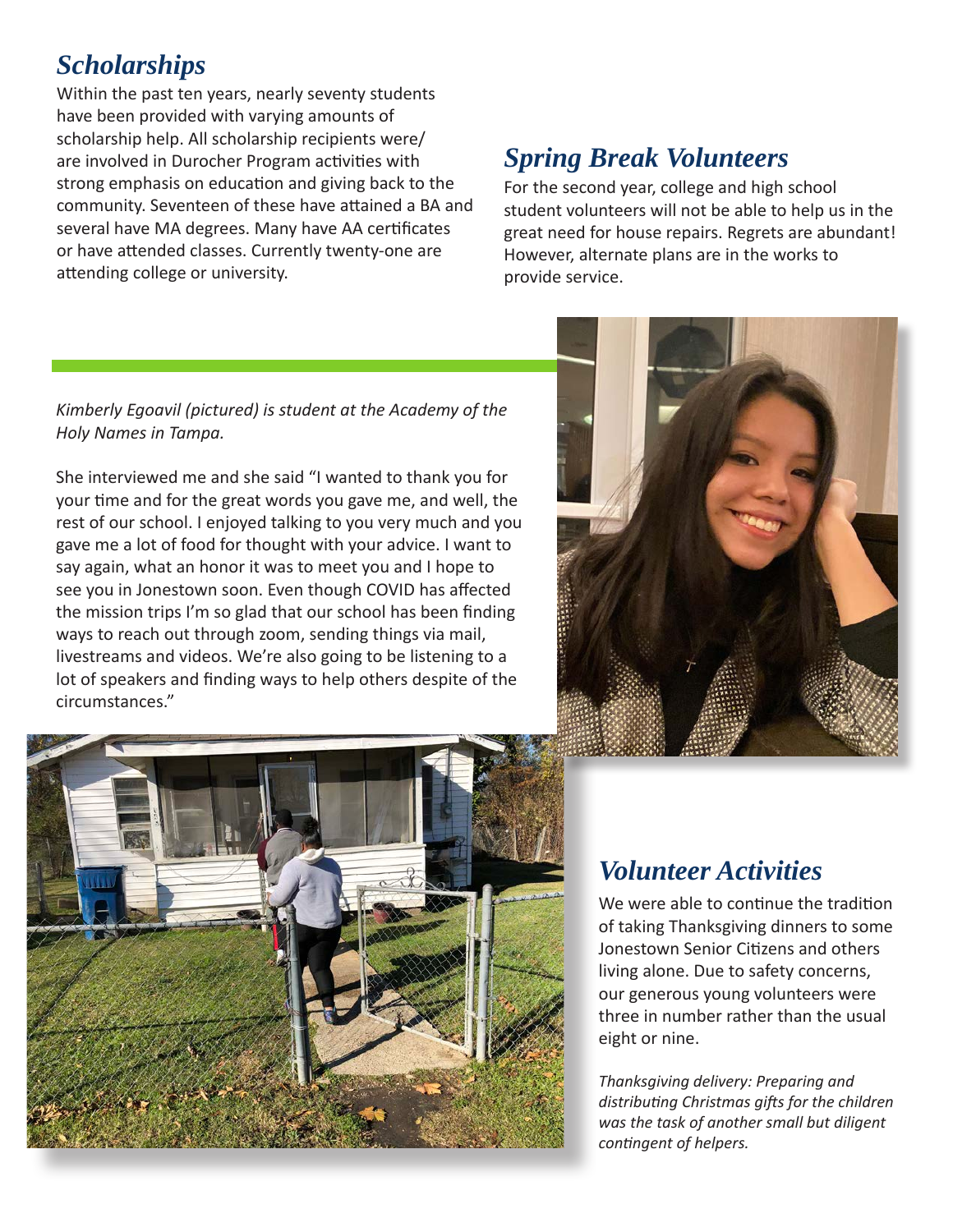

So far, the socially distanced tillers, planters and tenders of the Community Garden have been limited to adults. In late summer, we planted turnips, mustards, collards and spinach seeds and throughout the fall and winter, we harvested many crops of greens for delicious and nutritious eating. To date, cabbage seeds are growing in the greenhouse with imminent plans for more seeding. With proper warmth and watering, we will have seedlings to plant in the garden by mid-March. *Community Garden*

*Carolyn with cabbage*

### *Where Are They Now?*



*Above: Precious in carpentry Right: Precious Thurman (today)*

Precious Haynes as a young student was a participant in each program activity provided. She thrived as she progressed. About herself, she wrote:

Although I felt my purpose in life was to be a corporate lawyer,



I am in my fifth year of teaching high school-level and college-level English in which I serve as the Co-Chair of the English Department, Cheer Coach, and Senior Sponsor. I love my students and love making a positive impact in their lives in the same way my life was impacted when attending Durocher House. I am working towards becoming a National Board Certified Teacher and I am pursuing a Specialist degree in Educational Leadership with plans of becoming a high school principal. I reside in Jackson, MS with my husband and our two Huskies, Rocsi and Luna.